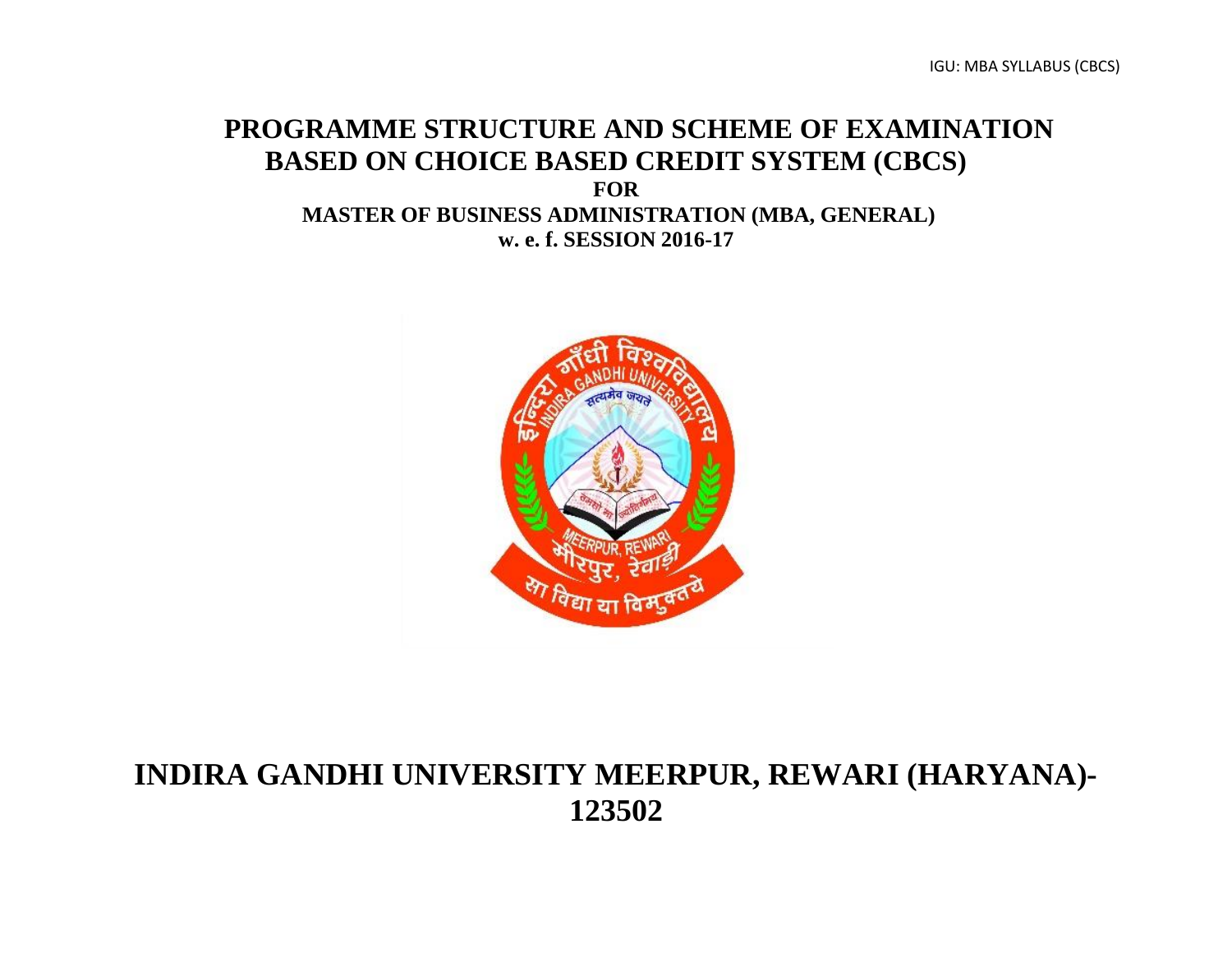# **M.B.A.(GENERAL) PROGRAME STRUCTURE AND SCHEME OF EXAMINATION FOR SESSION 2016-17 ONWARDS**

#### **THE PROGRAMME STRUCTURE**

#### **Objective of the Programme:**

Master of Business Administration is an educational programme leading to the award of master degree. The curriculum of MBA is inter-disciplinary in nature as the courses taught in MBA are drawn from Commerce, Science, Humanities, Social Sciences, etc., streams. This programme is structured to enable the graduate students of any discipline to evolve as Masters in Business Administration. The programme imparts general management concepts and learning in functional areas such as Marketing, Finance, Human Resources, Operations and Supply Chain Management, International Business and Business Analytics. The courses lay importance to both hard and soft skills and further add substance for the comprehensive knowledge, skills development to manage businesses in the emerging environment.

#### **Learning Outcomes**

After going through the Programme, the students shall be able to:

- $\checkmark$  Use relevant conceptual frame works and best management practices,
- ✓ Scan socio-economic-technical-legal environment at national and global levels affecting organizations,
- $\checkmark$  Make effective decisions.
- $\checkmark$  Demonstrate effective leadership, team working and entrepreneurial skills,
- $\checkmark$  Act as a socially responsible management professional, and Learn how to become skilled at profession
- $\checkmark$  The course structure of the programme is given hereunder:

#### **Programme structure**

**a) Duration of the programme**: Two years full time

**b) No. of Semesters**: The Master of Business Administration Programme is divided into two parts as under. Each part will consist of semesters to be known as Semester-1, semester-2, semester-3, and semester-4

| Part               | <b>Academic Year</b> | Semester-Odd | Semester-Even |
|--------------------|----------------------|--------------|---------------|
| Part-I             | <b>First Year</b>    | Semester-1   | Semester-2    |
| $\mathbf{Part-II}$ | Second Year          | Semester-3   | Semester-4    |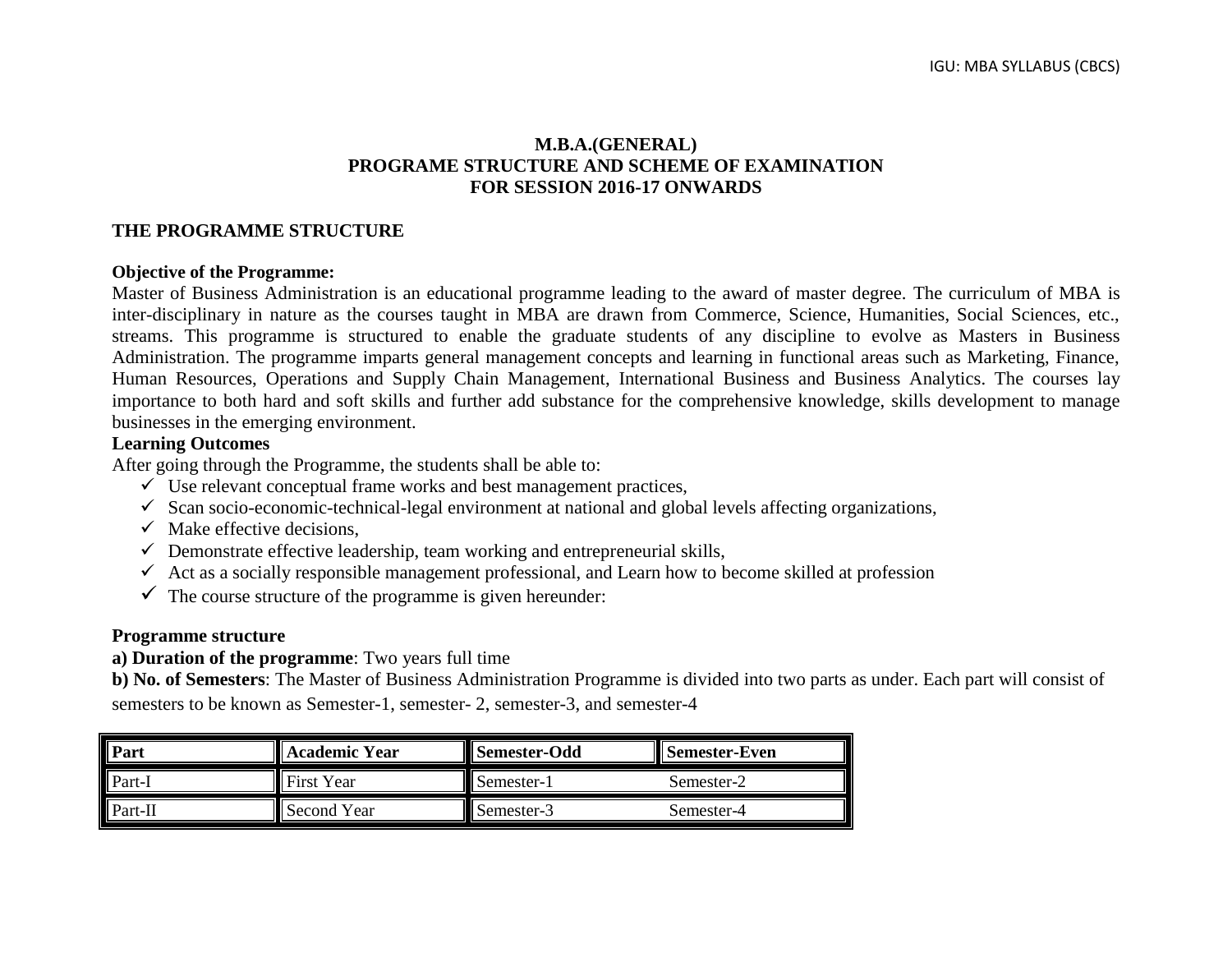**c) Summer project duration**: Eight to ten weeks after the end of  $2<sup>nd</sup>$  semester for the programme.

#### **Course structure**

- ➢ About eight to ten courses will be offered in each semester for the full time programme.
- $\triangleright$  All the courses will be covered in four semesters for full time which are categorized as:
	- Core course (C.C.) means compulsory course (paper),
	- Discipline Centric Elective Course(D.C.E.C)-optional course(Paper) within the department
	- Open Elective Course (O.E.C) related to other disciplines from the other departments.
	- 8Foundation Course(F.C)-An elective paper opted to enhance the understanding related to value education.
- $\triangleright$  The distribution of credits for both the programmes and the layout of courses is given in detail further.
- ➢ The department offers Dual Major & Minor specialisations in the programme: International Business, Finance, Marketing and Human Resource Management.

# **Comprehensive Project Report and Viva Voce:**

Each student will be required to prepare a project report based on the research/studies carried out by him/her in a business/industrial or any other organization. The report should present a problem that is faced or may be faced by the organisations and its possible solutions or suggestions/recommendations for overcoming the problem from the management perspective. The report should demonstrate the capability of the student for some creative potential and original approach to solve the practical problems in to-day's business or industry. The report should include field studies, surveys, interpretations, planning and design of improved integrated management systems, presented in a comprehensive manner with recommendations for solutions based on scientifically worked out data. This project will commence from semester 3<sup>rd</sup> for students. This course has credit hours of four.

# **Pedagogy**

The courses are delivered through a mix of modern teaching techniques such as Lecture Method, Seminars, Case Study Method, Field Visits, Group Projects, Role- Playing, Experiential Learning and Simulated Exercises to give the students an opportunity to learn by doing. The actual mix varies with the nature of a course. For effective learning, this requires students to play an active role in the class sessions. The students will be required to do a fair amount of practical work by the way of project work, field investigation and case analysis besides library reading and contact hours. Students participation in the programme inside and outside of class will be evaluated on a continuous basis.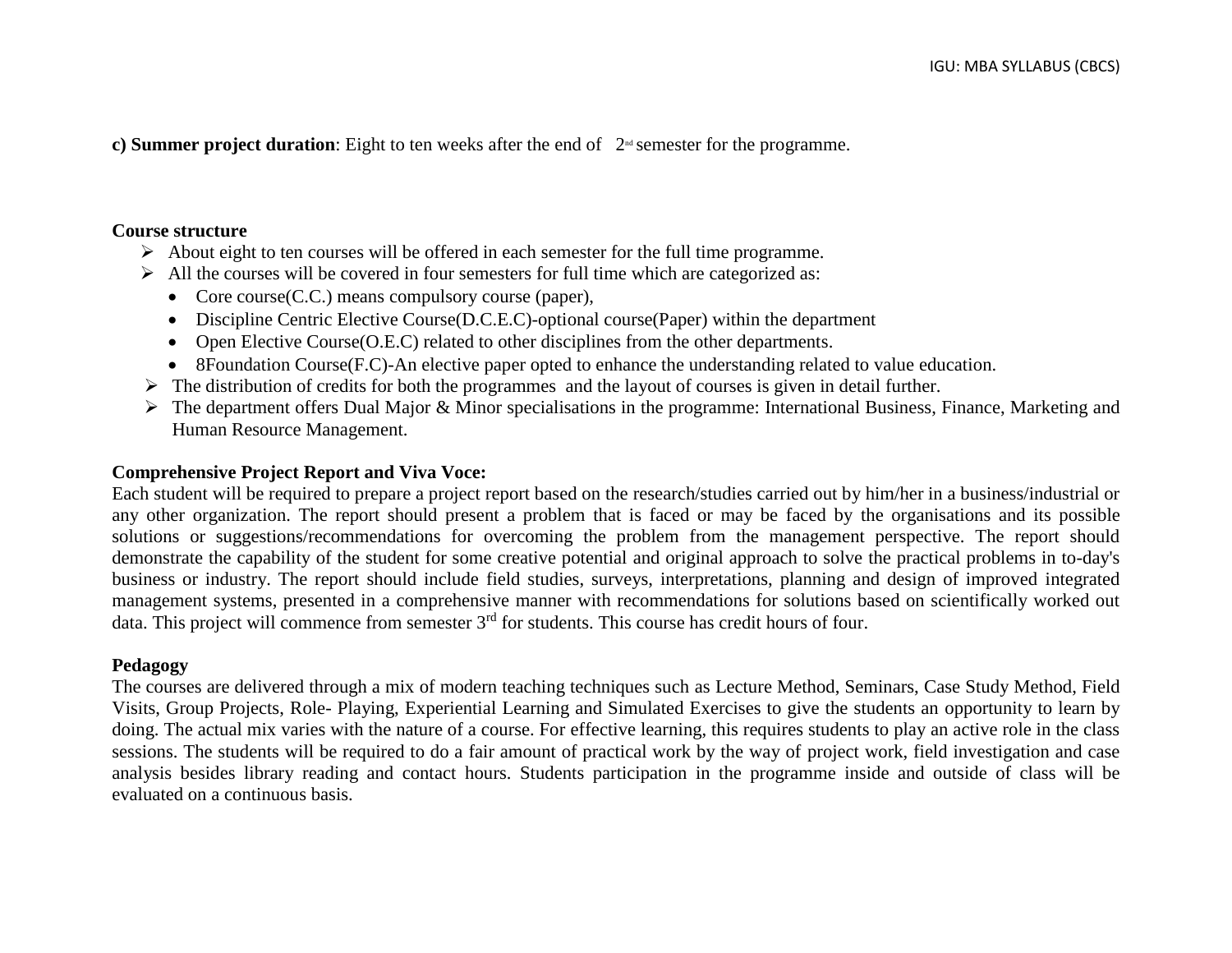#### **CURRICULUM AND SCHEME OF EXAMINATIONS FOR TWO YEAR MBA PROGRAMME**

|                      | <b>Exam</b>   | <b>Course</b> | <b>Nomenclature of the Course</b>    |                          | <b>Workload</b> |                          | <b>Credi</b>             | <b>Externa</b> | <b>Interna</b>           | Max.        |
|----------------------|---------------|---------------|--------------------------------------|--------------------------|-----------------|--------------------------|--------------------------|----------------|--------------------------|-------------|
|                      | <b>Course</b> |               |                                      | L                        | T               | $\mathbf{P}$             |                          | 1(80)          | 1(20)                    | <b>Mark</b> |
|                      | Code          |               |                                      |                          |                 |                          |                          |                |                          | S           |
| 1 <sup>st</sup> Year |               |               |                                      |                          |                 |                          |                          |                |                          | (100)       |
| <b>Ist</b>           | <b>MBA101</b> | C.C.          | Principles & Practices of Management | 4                        |                 | $\overline{a}$           | 5                        | 80             | 20                       | 100         |
| <b>Semester</b>      | <b>MBA102</b> | C.C.          | <b>Accounting for Managers</b>       | $\overline{4}$           |                 | $\blacksquare$           | 5                        | 80             | 20                       | 100         |
|                      | <b>MBA103</b> | C.C.          | <b>Quantitative Techniques</b>       | 4                        |                 |                          | 5                        | 80             | 20                       | 100         |
|                      | <b>MBA104</b> | C.C.          | Organisational Behaviour             | 4                        |                 | $\overline{\phantom{a}}$ | 5                        | 80             | 20                       | 100         |
|                      | <b>MBA105</b> | C.C.          | <b>Business Environment</b>          | 4                        |                 | $\blacksquare$           | 5                        | 80             | 20                       | 100         |
|                      | <b>MBA106</b> | C.C.          | <b>Economics for Managers</b>        | 4                        |                 |                          | 5                        | 80             | 20                       | 100         |
|                      | <b>MBA107</b> | F.C.          | <b>Value Education</b>               |                          |                 |                          | $\overline{2}$           | 80             | 20                       | 100         |
|                      | <b>MBA108</b> | C.C.          | comprehensive Viva-Voce              | $\overline{\phantom{a}}$ |                 |                          | $\overline{2}$           |                | $\overline{\phantom{0}}$ | 50          |
|                      |               |               | <b>Total Credits: 34</b>             |                          |                 |                          |                          | 750            |                          |             |
|                      | <b>MBA201</b> | C.C.          | <b>Financial Management</b>          | 4                        |                 |                          | 5                        | 80             | 20                       | 100         |
|                      | <b>MBA202</b> | C.C.          | <b>Marketing Management</b>          |                          |                 | $\overline{\phantom{a}}$ | 5                        | 80             | 20                       | 100         |
|                      | <b>MBA203</b> | C.C.          | Human Resource Management            |                          |                 | $\overline{\phantom{a}}$ | 5                        | 80             | 20                       | 100         |
| 1 <sup>st</sup> Year | <b>MBA204</b> | C.C.          | <b>International Business</b>        | 4                        |                 | $\blacksquare$           | 5                        | 80             | 20                       | 100         |
| <b>IInd Semester</b> | <b>MBA205</b> | C.C.          | <b>Business Research Methods</b>     | 4                        |                 | $\blacksquare$           | 5                        | 80             | 20                       | 100         |
|                      | <b>MBA206</b> | C.C.          | <b>Business Communication</b>        | 4                        |                 | $\overline{a}$           | 5                        | 80             | 20                       | 100         |
|                      |               | C.C.          | Fundamentals of Computer & E-        | $\overline{2}$           |                 | $\overline{2}$           | 4                        | 60             | 40                       | 100         |
|                      | <b>MBA207</b> |               | Commerce                             |                          |                 |                          |                          |                |                          |             |
|                      |               | C.C.          | comprehensive Viva-Voce              |                          |                 |                          | 2                        |                |                          | 50          |
|                      | <b>MBA208</b> |               |                                      |                          |                 |                          |                          |                |                          |             |
|                      |               |               |                                      |                          |                 |                          | <b>Total Credits: 36</b> |                |                          | 750         |

# **(ACCORDING TO CBCS and w. e .f THE SESSION 2016-2017)**

**Note:** Immediately after the completion of the examination of Second Semester, the students shall proceed for their Summer Training of 8 to 10 weeks duration. The Summer Training Report shall be prepared after the completion of Summer Training and will be assessed in the third semester as a core (compulsory) course. This report will be submitted by the candidate in the manner as specified in the university guidelines.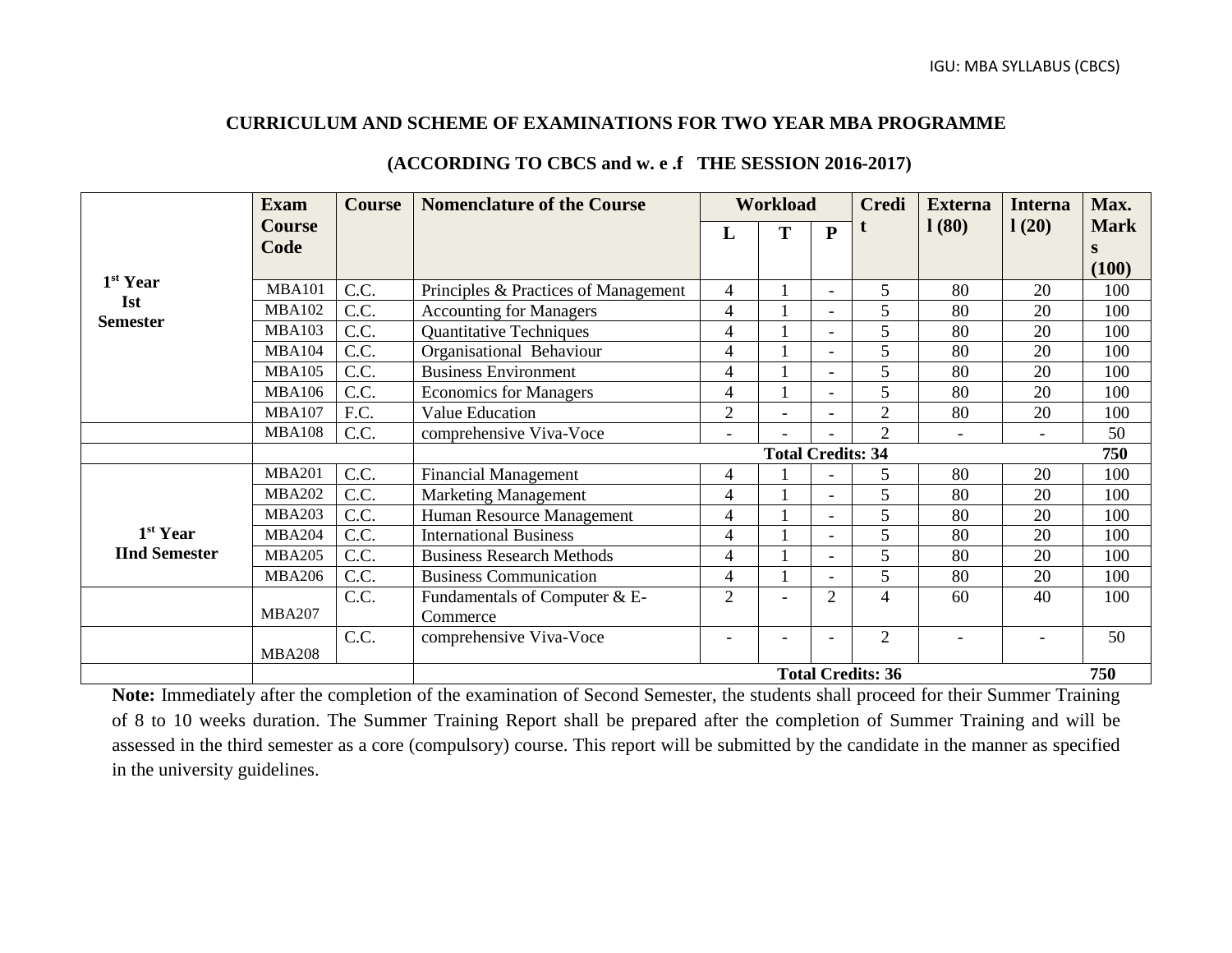|                      | <b>Exam</b>   | <b>Course</b> | <b>Nomenclature of the Course</b>   |                       | <b>Workload</b> |                | <b>Credi</b>             | <b>Externa</b> | <b>Internal</b>          | Max.        |
|----------------------|---------------|---------------|-------------------------------------|-----------------------|-----------------|----------------|--------------------------|----------------|--------------------------|-------------|
|                      | <b>Course</b> |               |                                     | L                     | Т               | ${\bf P}$      |                          | 1(80)          | (20)                     | <b>Mark</b> |
|                      | Code          |               |                                     |                       |                 |                |                          |                |                          | S           |
|                      | <b>MBA301</b> | C.C.          | <b>Strategic Management</b>         | 4                     |                 | $\blacksquare$ | 5                        | 80             | 20                       | 100         |
| 2 <sup>nd</sup> Year | <b>MBA302</b> | C.C.          | <b>Business Laws</b>                | $\overline{4}$        |                 |                | 5                        | 80             | 20                       | 100         |
| <b>IIIrd</b>         | <b>MBA303</b> | C.C.          | Summer Training Report & Viva       | $\overline{a}$        |                 |                | $\overline{\mathcal{L}}$ |                |                          | 100         |
| <b>Semester</b>      |               | D.C.E.C.      | Major Elective 1                    | 3                     |                 | $\overline{a}$ | $\overline{4}$           | 80             | 20                       | 100         |
|                      |               | D.C.E.C.      | Major Elective 2                    | 3                     |                 |                | $\overline{4}$           | 80             | 20                       | 100         |
|                      |               | D.C.E.C.      | Major Elective 3                    | 3                     |                 |                | 4                        | 80             | 20                       | 100         |
|                      |               | D.C.E.C.      | Minor Elective 1                    | 3                     |                 | $\blacksquare$ | $\overline{\mathcal{A}}$ | 80             | 20                       | 100         |
|                      |               | D.C.E.C.      | Minor Elective 2                    | 3                     |                 |                | $\overline{\mathcal{L}}$ | 80             | 20                       | 100         |
|                      | *MBA304       | O.E.C.        | Will be opted by the students as    | 3                     |                 |                | 3                        |                |                          | 100         |
|                      |               |               | offered by the other departments    |                       |                 |                |                          |                |                          |             |
|                      |               |               | and vice-versa                      |                       |                 |                |                          |                |                          |             |
|                      |               |               |                                     | <b>Total Credits:</b> |                 |                | 37                       |                |                          | 900         |
|                      | <b>MBA401</b> | C.C.          | <b>Entrepreneurship Development</b> | 4                     |                 | $\blacksquare$ | 5                        | 80             | 20                       | 100         |
|                      | <b>MBA402</b> | C.C.          | Business Ethics & Corporate Social  | $\overline{4}$        |                 |                | 5                        | 80             | 20                       | 100         |
|                      |               |               | Responsibility                      |                       |                 |                |                          |                |                          |             |
| 2 <sup>nd</sup> Year | <b>MBA403</b> | C.C.          | Project Report & Viva               |                       |                 |                | 4                        | $\overline{a}$ | $\overline{\phantom{a}}$ | 100         |
| <b>IVth Semester</b> |               | D.C.E.C.      | Major Elective 1                    | 3                     |                 | $\overline{a}$ | $\overline{4}$           | 80             | 20                       | 100         |
|                      |               | D.C.E.C.      | Major Elective 2                    | 3                     |                 | $\blacksquare$ | $\overline{4}$           | 80             | 20                       | 100         |
|                      |               | D.C.E.C.      | Major Elective 3                    | 3                     |                 |                | $\overline{\mathcal{L}}$ | 80             | 20                       | 100         |
|                      |               | D.C.E.C.      | Minor Elective 1                    | 3                     |                 |                | $\overline{\mathcal{L}}$ | 80             | 20                       | 100         |
|                      |               | D.C.E.C.      | Minor Elective 2                    | 3                     |                 | $\overline{a}$ | $\overline{4}$           | 80             | 20                       | 100         |
|                      | *MBA404       | O.E.C.        | Will be opted by the student as     | $\overline{3}$        |                 |                | 3                        |                |                          | 100         |
|                      |               |               | offered by other departments and    |                       |                 |                |                          |                |                          |             |
|                      |               |               | vice-versa                          |                       |                 |                |                          |                |                          |             |
|                      |               |               | 37<br><b>Total Credits:</b><br>900  |                       |                 |                |                          |                |                          |             |

**Note:** Students pursuing for project report & viva in semester IV will have to register for the project in semester III

C-Credit hour/week

L-Lecture (1Lecture/hour teaching per week)=1 Credit

T-Tutorial (1 hour tutorial per week)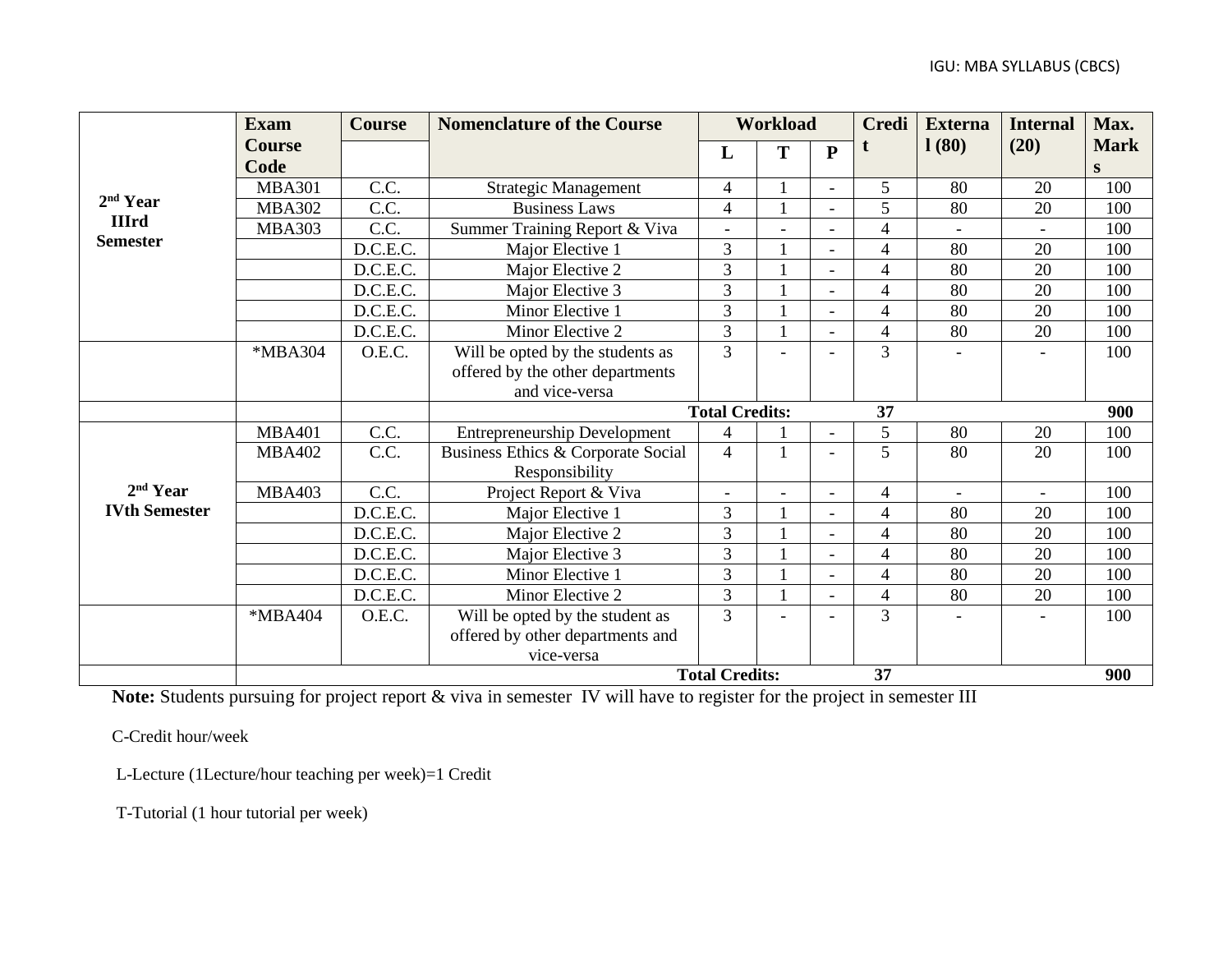P-Practical hours (2 practical hours per week) = 1Credit

#### The list of open Elective Courses as offered in the 3<sup>rd</sup> and 4<sup>th</sup> semesters by the Department of Management :

| 3rd Sem   | $*MBA304(O.E.C):$ | Communication Skills           |
|-----------|-------------------|--------------------------------|
| $4th$ Sem | $*MBA404(O.E.C):$ | <b>Personality Development</b> |

#### **Instructions:**

- 1. Students are required to choose 5 (five) elective courses offered in both the semester III and semester IV, selecting 3 (three) elective courses from major area of specialization and two elective courses from minor area of specialization. The specializations area opted in 3rd semester would remain same in the  $4<sup>th</sup>$ semester also.
- 2. The following combinations of specializations shall be offered to the students of 2- Year MBA (General)
	- a. Finance and Marketing
	- b. Finance and Human Resource Management
	- c. Human Resource Management and Marketing
	- d. Finance and International Business
	- e. Marketing and International Business

#### **Note:**

- 1. English shall be the medium of instruction and examination.
- 2. The duration of written examination for each course shall be three hours.
- 3. The distribution & weightage of internal assessment marks shall be based on:-
- \*10 marks for the sessionals/ internal Test
- \*5 marks for written assignments, presentations, seminars
- \*5 marks for Class attendance

4. The 'Summer Training Report' in the Third Semester Examinations and 'Project Report' in the Fourth Semester Examination will be evaluated as 50 Marks for the Report and 50 Marks for Viva

**5.** The external examiner will evaluate the project report and will conduct viva- voce .

6. The panel of examiners will be provided by chairperson , Deptt. Of Management. The internal examiner for assisting the external examiner for evaluation and conducting viva- voce will be appointed by the by chairperson , Deptt. Of Management.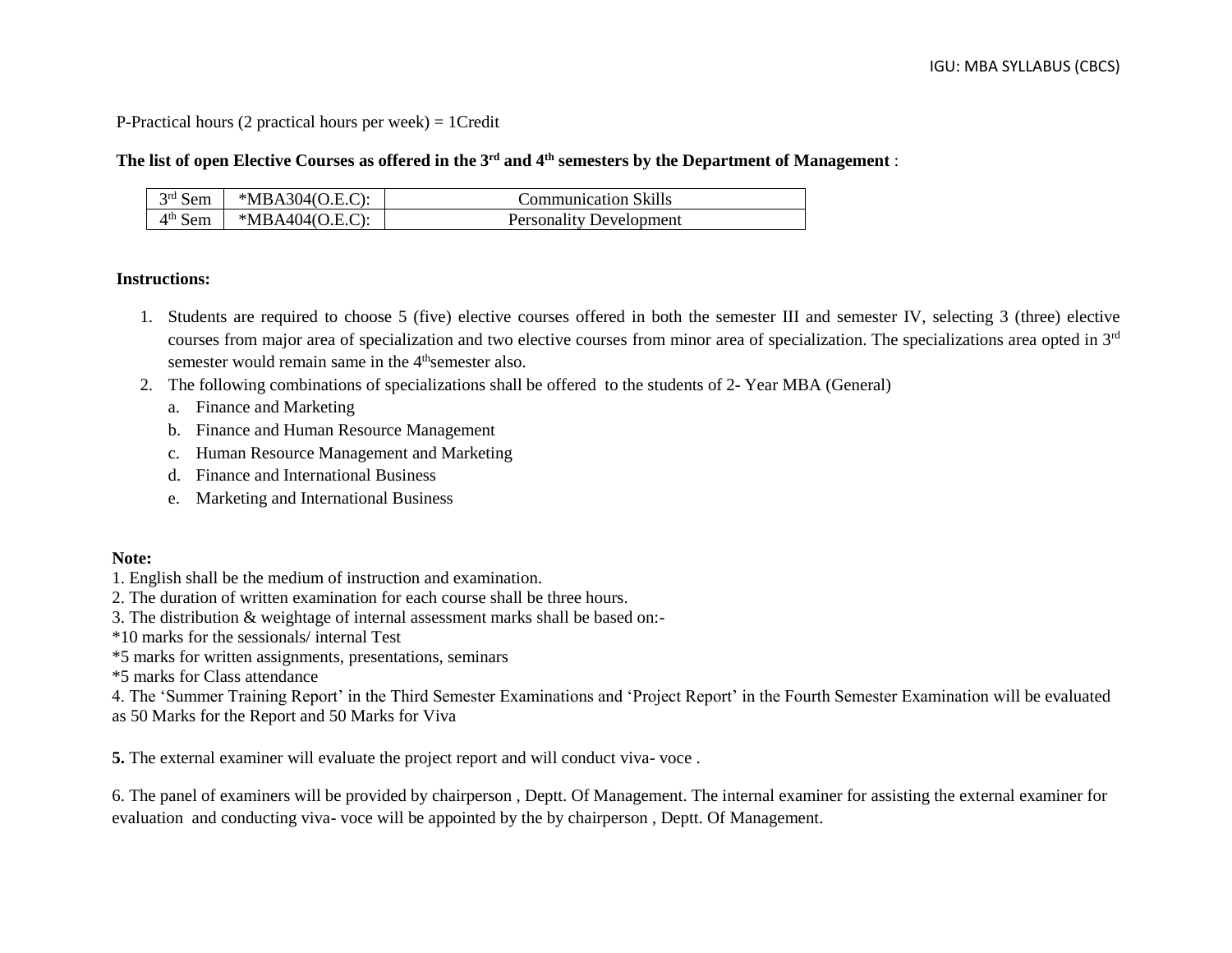# **SPECIALISATIONS OFFERED IN 3RD AND 4TH SEMESTER**

# **FINANCE: Third Semester**

| Course  | <b>Course Code</b> | Nomenclature of the Course(s)                |
|---------|--------------------|----------------------------------------------|
|         |                    |                                              |
| D.C.E.C | <b>MBA305</b>      | <b>Management of Financial Services</b>      |
| D.C.E.C | <b>MBA306</b>      | Project Management and Infrastructure        |
|         |                    | Finance                                      |
| D.C.E.C | <b>MBA307</b>      | <b>Strategic Cost Management and Control</b> |
| D.C.E.C | <b>MBA308</b>      | <b>Multinational Financial Management</b>    |
| D.C.E.C | <b>MBA309</b>      | Security Analysis                            |
| D.C.E.C | <b>MBA310</b>      | Principles of Banking                        |

| Course  | Course        | Nomenclature of the Course(s)     |
|---------|---------------|-----------------------------------|
|         | Code          |                                   |
| D.C.E.C | <b>MBA405</b> | Corporate Taxation                |
| D.C.E.C | <b>MBA406</b> | Management of Banking & insurance |
| D.C.E.C | <b>MBA407</b> | Portfolio Management              |
| D.C.E.C | <b>MBA408</b> | <b>Financial Derivatives</b>      |
| D.C.E.C | <b>MBA409</b> | Risk management                   |
| D.C.E.C | <b>MBA410</b> | Principles of insurance           |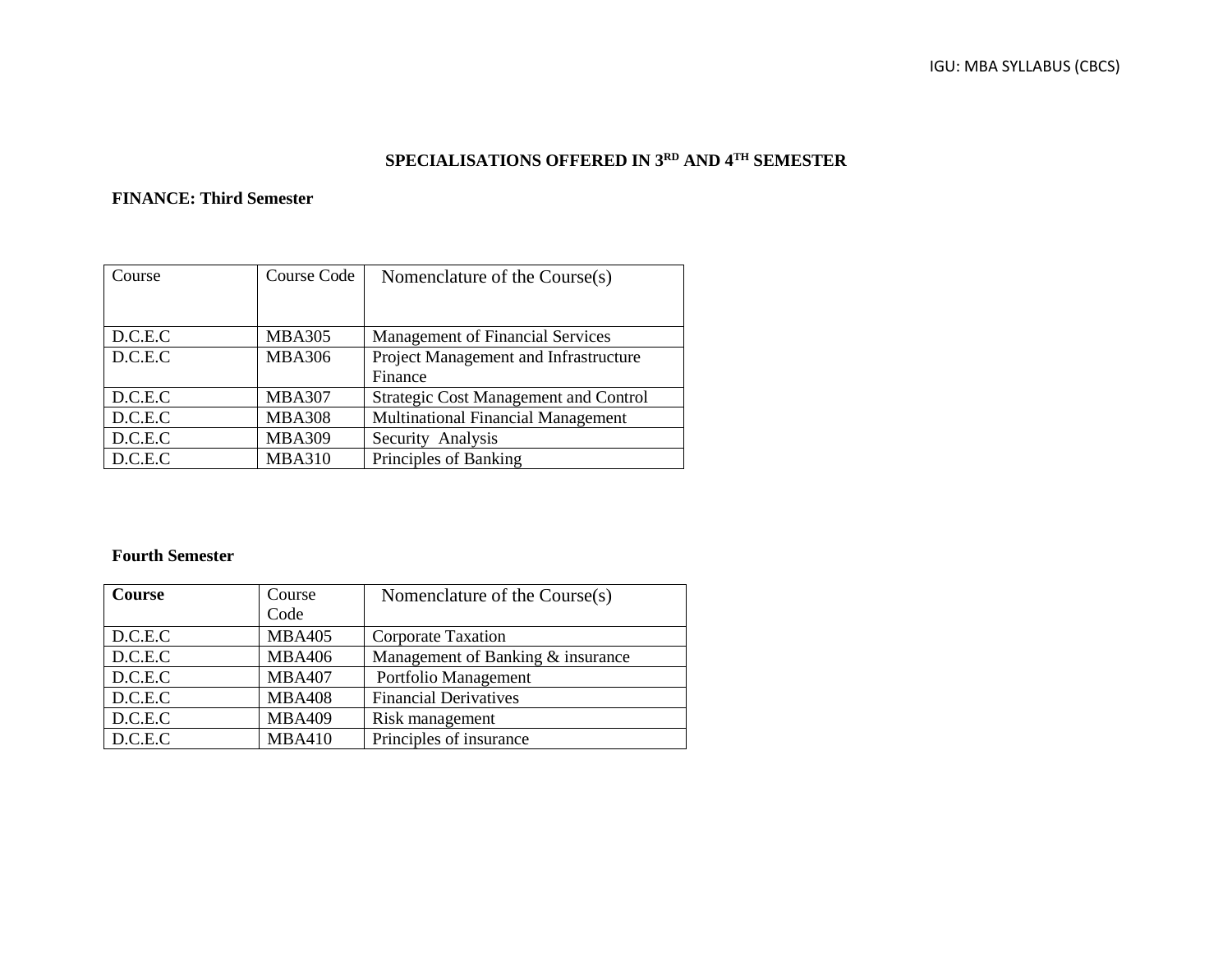# **INTERNATIONAL BUSINESS**

#### **Third Semester**

| Course  | Course        | Nomenclature of the Course(s)             |
|---------|---------------|-------------------------------------------|
|         | Code          |                                           |
| D.C.E.C | <b>MBA311</b> | Foreign Exchange Management               |
| D.C.E.C | <b>MBA312</b> | <b>International Business Environment</b> |
| D.C.E.C | <b>MBA313</b> | <b>Multinational Banking</b>              |
| D.C.E.C | <b>MBA314</b> | Global HRM                                |
| D.C.E.C | <b>MBA315</b> | India's Foreign Trade Policy              |
| D.C.E.C | <b>MBA316</b> | <b>International Advertising</b>          |

| Course  | Course        |                                                   |
|---------|---------------|---------------------------------------------------|
|         | Code          | Nomenclature of the Course(s)                     |
| D.C.E.C | <b>MBA411</b> | Global Strategic management                       |
| D.C.E.C | <b>MBA412</b> | <b>Multinational Financial Management</b>         |
| D.C.E.C | <b>MBA413</b> | Export Import Documentation & procedures          |
| D.C.E.C | <b>MBA414</b> | <b>International Logistics</b>                    |
| D.C.E.C | <b>MBA415</b> | <b>International Accounting</b>                   |
| D.C.E.C | <b>MBA416</b> | <b>Legal Dimensions of International Business</b> |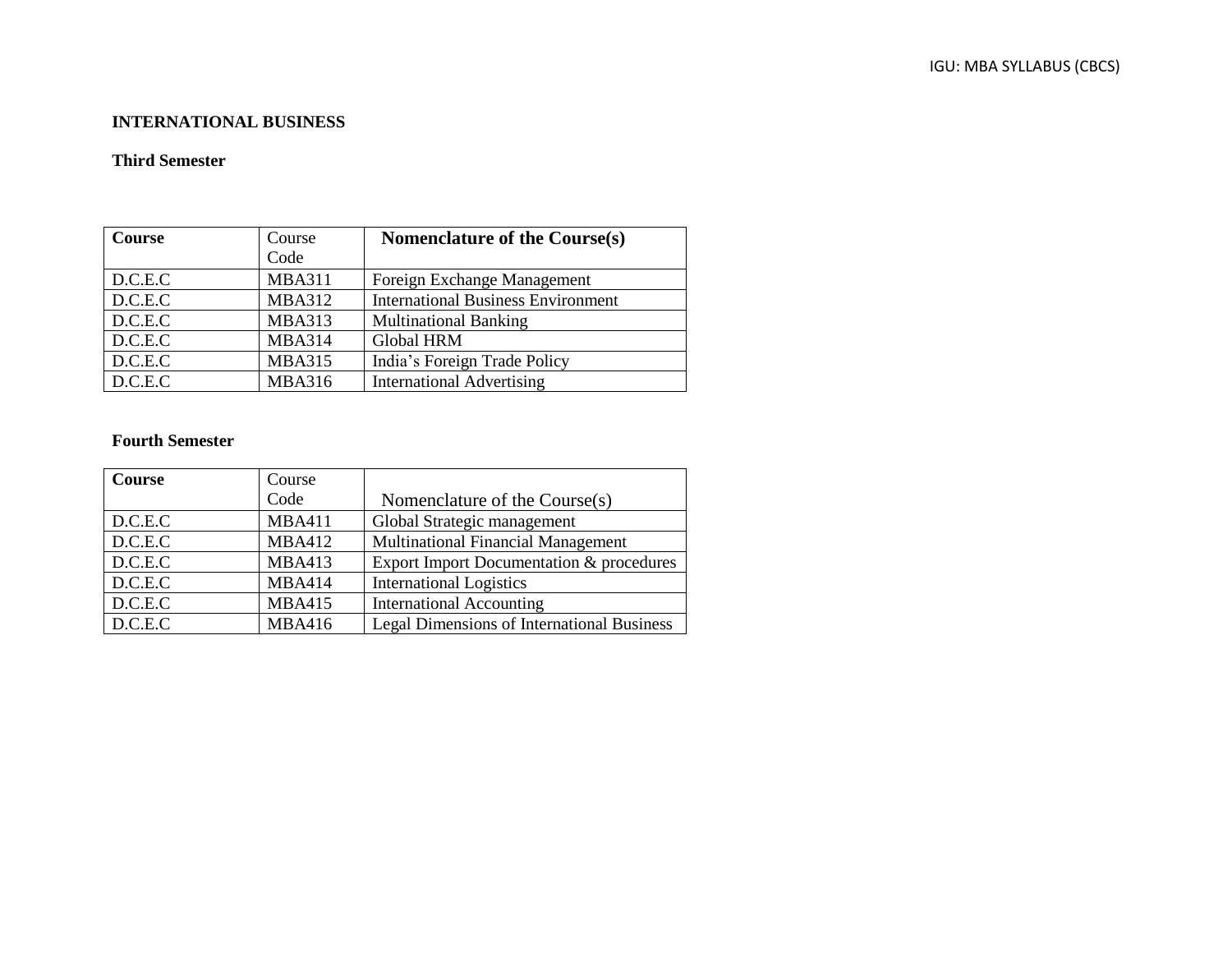# **MARKETING:**

# **Third semester**

| Course  | Course        | Nomenclature of the Course(s)     |
|---------|---------------|-----------------------------------|
|         | Code          |                                   |
| D.C.E.C | <b>MBA317</b> | <b>Brand Management</b>           |
| D.C.E.C | <b>MBA318</b> | International marketing           |
| D.C.E.C | <b>MBA319</b> | <b>Advertising Management</b>     |
| D.C.E.C | <b>MBA320</b> | <b>Services Marketing</b>         |
| D.C.E.C | <b>MBA321</b> | <b>Consumer Behaviour</b>         |
| D.C.E.C | <b>MBA322</b> | <b>Public Relations &amp; CRM</b> |

| Course  | Course<br>Code | Nomenclature of the Course(s)    |
|---------|----------------|----------------------------------|
| D.C.E.C | <b>MBA417</b>  | <b>Rural Marketing</b>           |
| D.C.E.C | <b>MBA418</b>  | Sales & Distribution Management  |
| D.C.E.C | <b>MBA419</b>  | <b>Retail Management</b>         |
| D.C.E.C | <b>MBA420</b>  | <b>Marketing Research</b>        |
| D.C.E.C | <b>MBA421</b>  | <b>Entrepreneurial Marketing</b> |
| D.C.E.C | <b>MBA422</b>  | Social Marketing                 |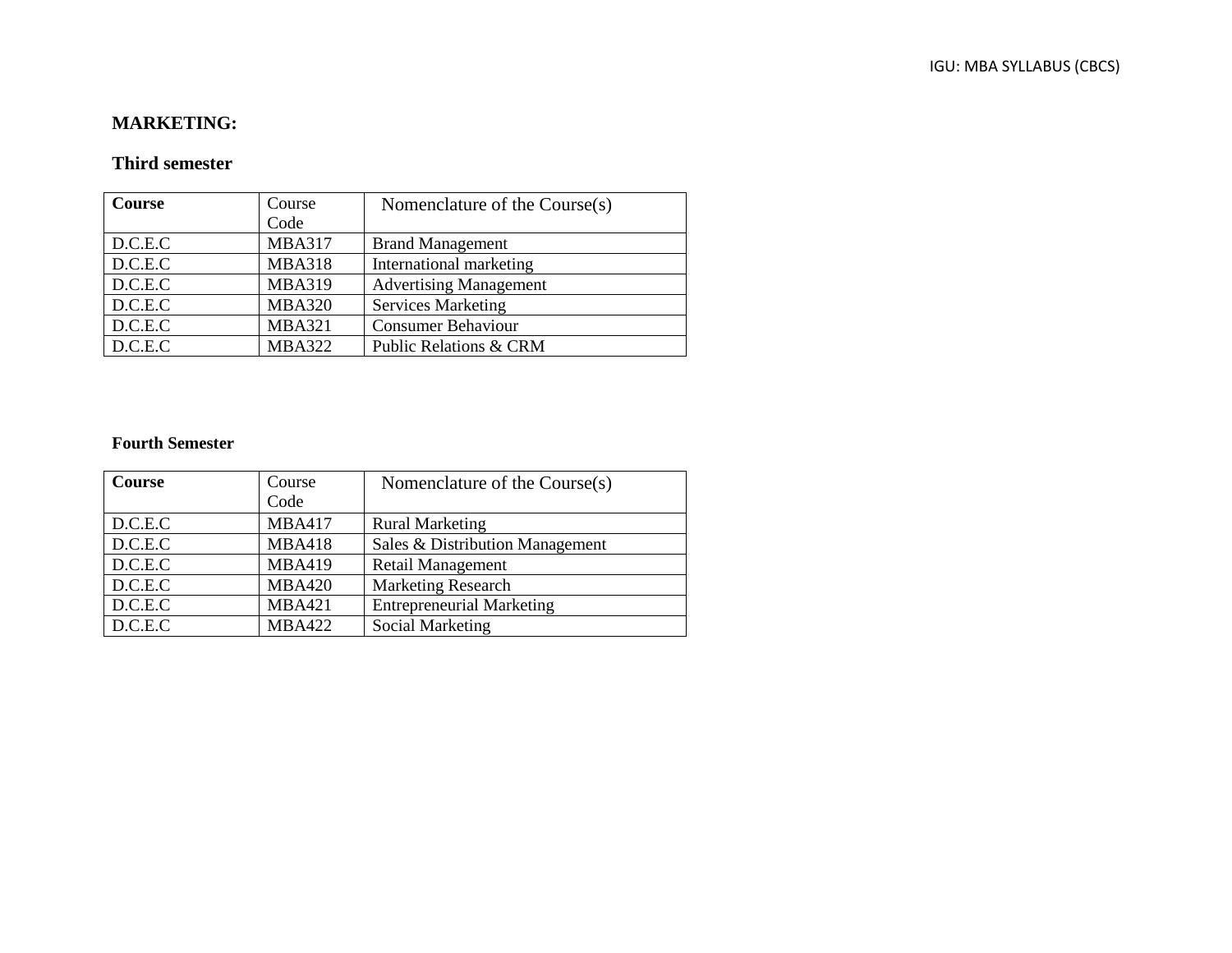### **HUMAN RESOURCE MANAGEMENT**

# **Third Semester**

| <b>Course</b> | Course<br>Code | Nomenclature of the Course(s)            |
|---------------|----------------|------------------------------------------|
| D.C.E.C       | <b>MBA323</b>  | Managing Interpersonal & Group Processes |
| D.C.E.C       | <b>MBA324</b>  | <b>IHRM</b>                              |
| D.C.E.C       | <b>MBA325</b>  | Training & Development                   |
| D.C.E.C       | <b>MBA326</b>  | HR planning and Development              |
| D.C.E.C       | <b>MBA327</b>  | <b>Compensation Management</b>           |
| D.C.E.C       | <b>MBA328</b>  | <b>Business Negotiation Skills</b>       |

| Course  | Course        | Nomenclature of the Course(s)              |
|---------|---------------|--------------------------------------------|
|         | Code          |                                            |
| D.C.E.C | <b>MBA423</b> | Industrial Relations & Labour Legislations |
| D.C.E.C | <b>MBA424</b> | Strategic Human Resource Management        |
| D.C.E.C | <b>MBA425</b> | Personal Power & leadership Through        |
|         |               | <b>Asian Values</b>                        |
| D.C.E.C | <b>MBA426</b> | Human Capital Management                   |
| D.C.E.C | <b>MBA427</b> | <b>Cross Cultural HRM</b>                  |
| D.C.E.C | <b>MBA428</b> | Management of Talents 7 Performance        |